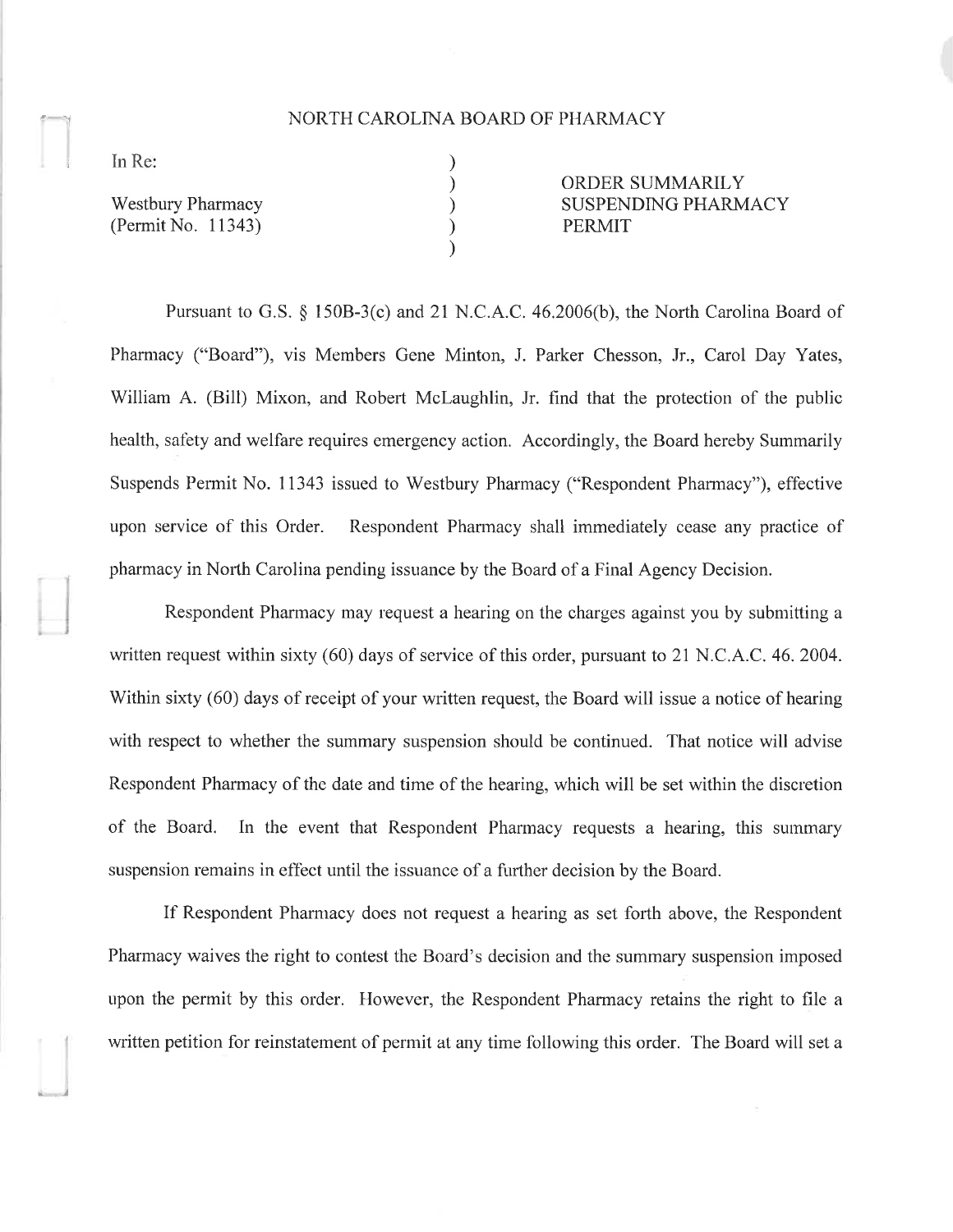hearing at a time and place within its discretion and will rule on the petition for reinstatement, in its discretion, under its duty to consider the public health, safety and welfare.

By Order of the Board, this 21<sup>st</sup> day of Apul, 2015.

NORTH CAROLINA BOARD OF PHARMACY

Jack W. Campbell, IV **Executive Director**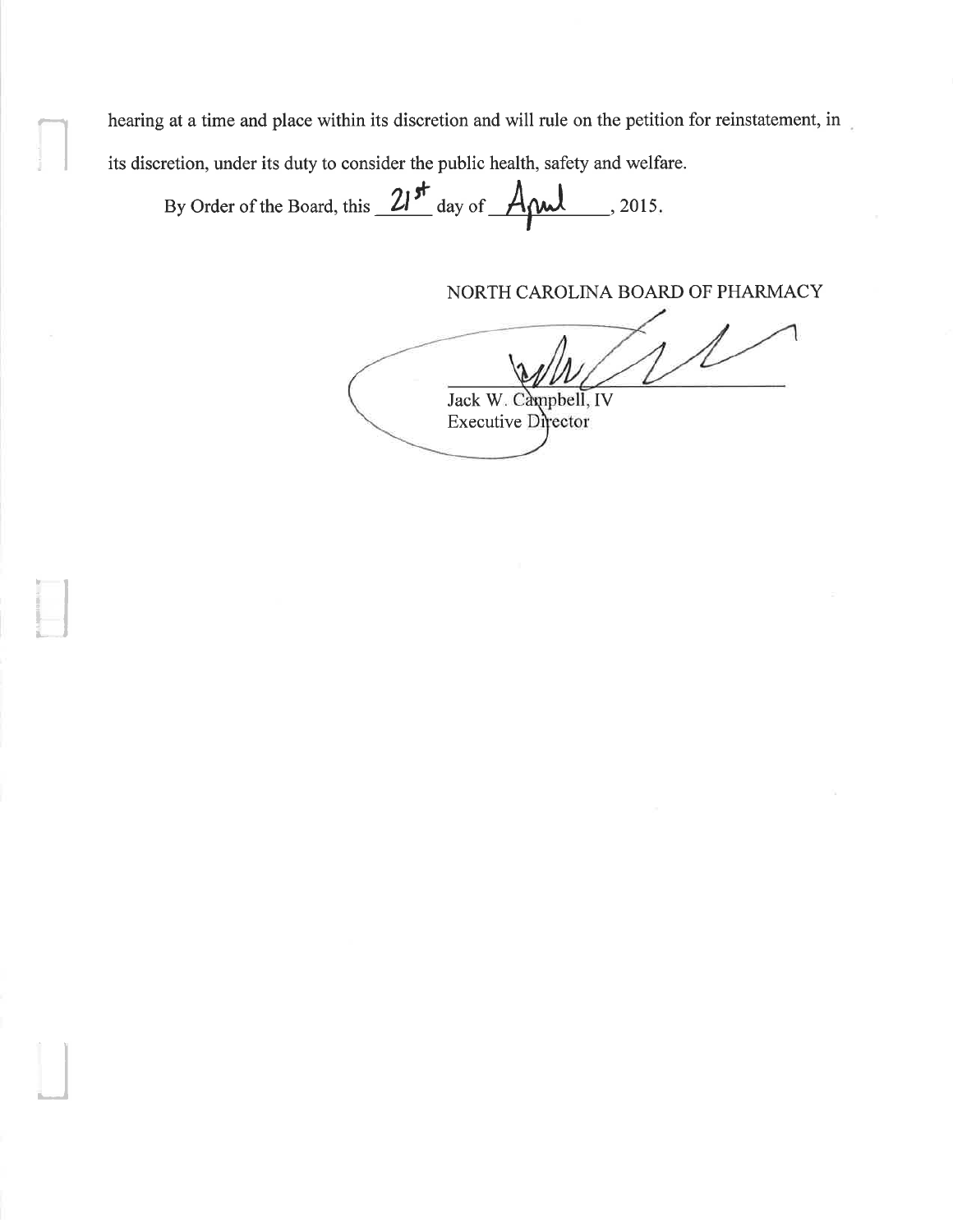## CERTIFICATE OF SERVICE

I certify that on the  $23^{rd}$ , day of April, 2015, a copy of the Order Summarily Suspending License No. 11343, was served upon Westbury Pharmacy by certified mail, return receipt requested to:

> 8903 Three Chopt Road Richmond, VA 23229

I

íl

-J

blul

Joshua Kohler, Director of Investigations Carolina Board of Pharmacy